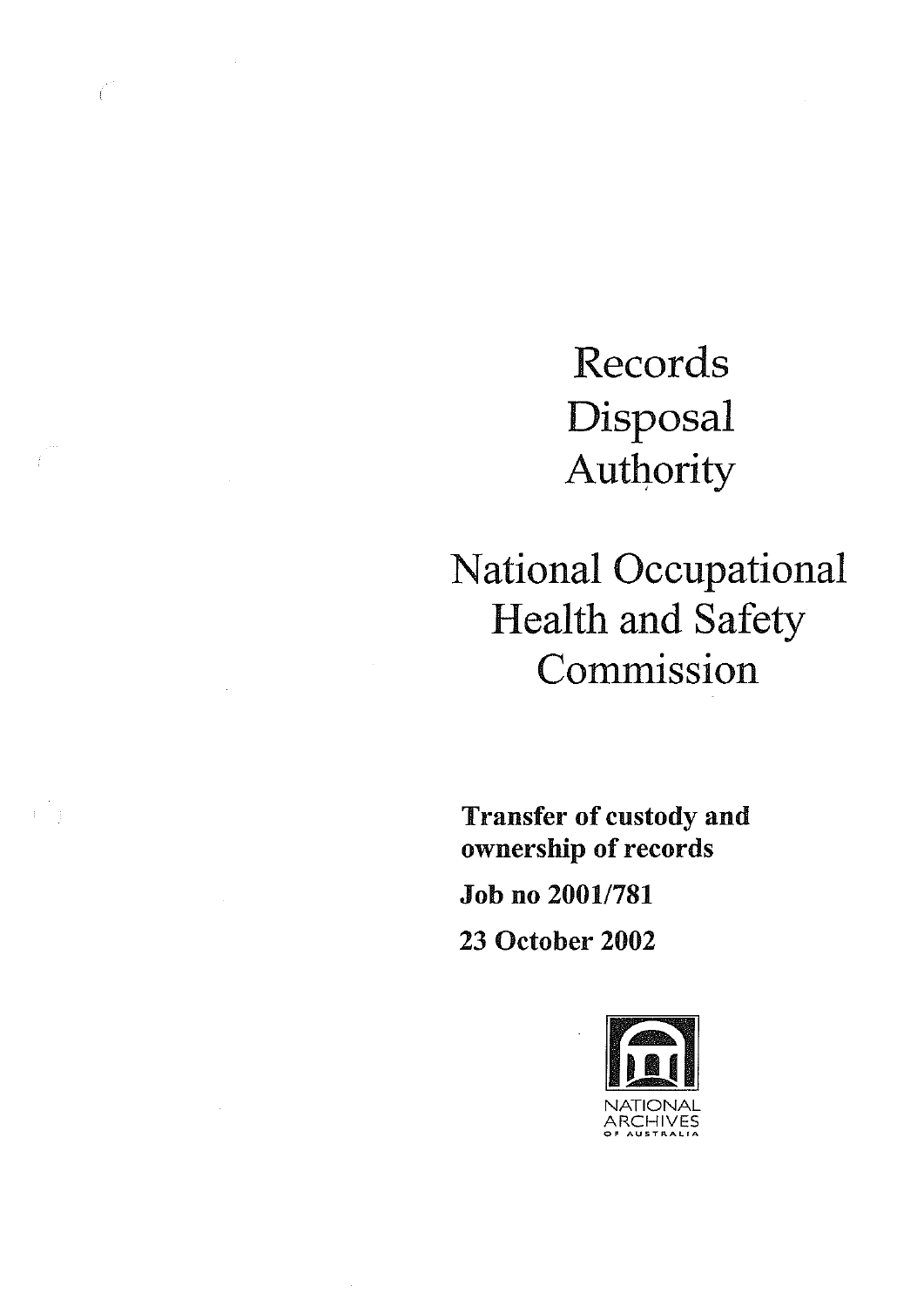$\sim$ 

 $\hat{r}$ 

 $\bar{\gamma}$ 

 $\mathbb{E} \subset \mathbb{R}$ 

ť

© **Commonwealth of Australia 2002** 

This work is copyright. Apart from any use as permitted under the *Copyright Act* **1968, no partmay be reproduced by any process without prior written permission from the National Archives of Australia.Requestsand inquiries**  concerning reproduction and rights should be directed to the Publications **Manager, NationalArchives of Australia,PO Box7425,Canberra Mail Centre ACT 2610,Australia.**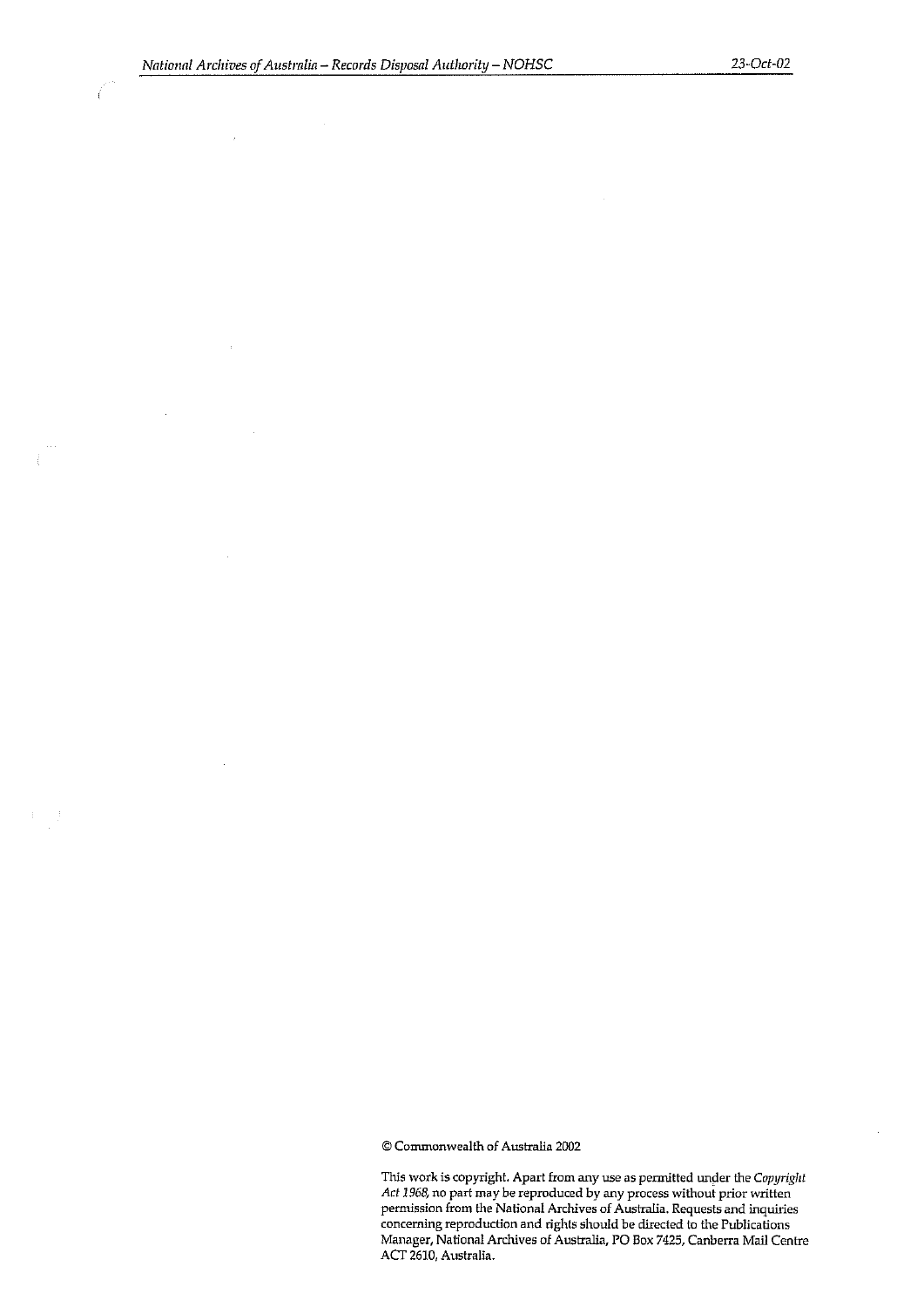$\ddot{\phantom{0}}$ 

 $\sim$ 

# **CONTENTS**

 $\sim$   $\sim$ 

 $\sim r^2$ 

 $\mathcal{A}^{\mathcal{A}}$ 

 $\sim 10^{-11}$ 

 $\overline{\mathcal{C}}$ 

 $\frac{1}{\sqrt{2}}\frac{1}{\sqrt{2}}$ 

| <b>INTRODUCTION</b>                            |   |
|------------------------------------------------|---|
|                                                |   |
| The Appraisal process                          | 5 |
| Disposal authorisation                         | 5 |
| Purpose of this authority                      | 5 |
| Using this authority                           | 5 |
| Classes identified as national archives        |   |
| Amendment of this authority                    | 6 |
| <b>AUTHORISATION</b>                           | 7 |
| CONDITIONS ATTACHED TO THIS DISPOSAL AUTHORITY | 8 |
| <b>CLASSES</b>                                 | 9 |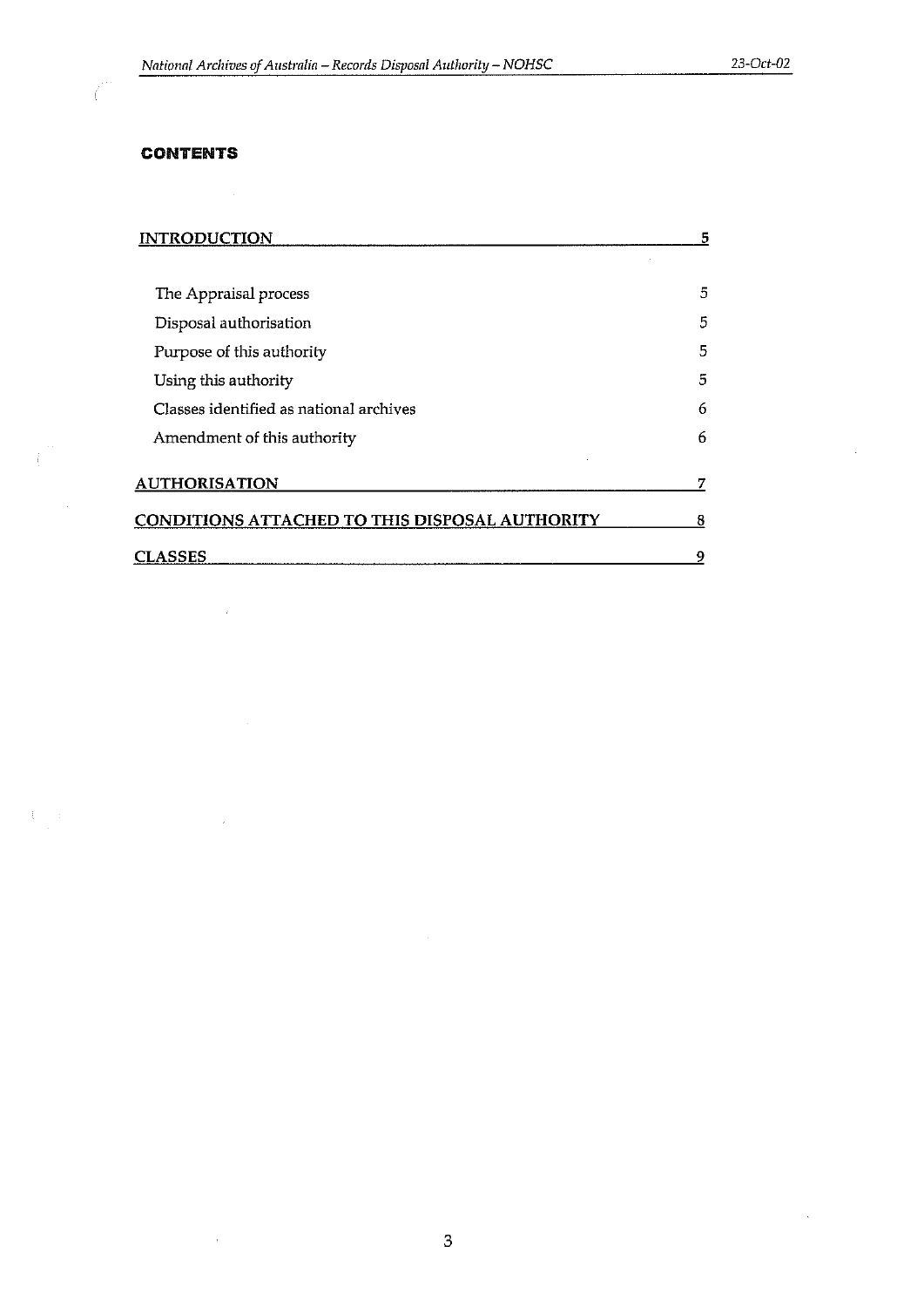$\bar{z}$ 

 $\hat{\epsilon}$ 

 $\bar{z}$ 

 $\frac{1}{4}$ 

l,

 $\int$ 

 $\bar{\gamma}$ 

 $\mathbb{C} \times \mathbb{R}$ 

**Thispage has been intentionally left blank.**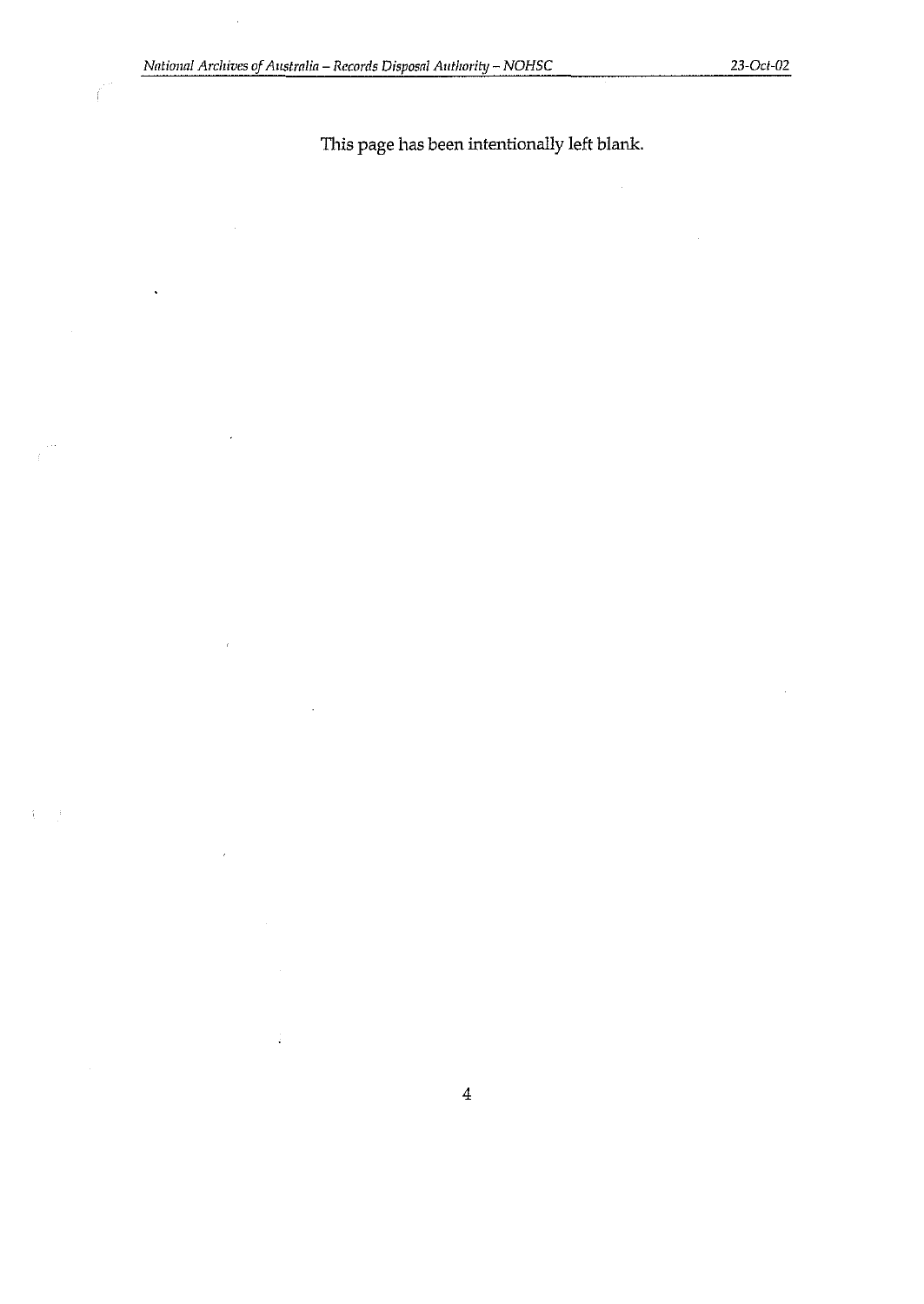# **INTRODUCTION**

### The appraisal process

The appraisal of Commonwealth records is based on the methodology for Designing and Implementing Recordkeeping Systems (DIRKS) outlined in the Australian Standard AS4390-1996, *Records Management,* Part 1: General, Clause 1.3, and expanded in the DIRKSManual. It is an analytical process that involves identifying which records should be created, assessing the value of records for future use, identifying those records with enduring value and deciding how soon the remainder can be destroyed or otherwise disposed of.

The process can involve making decisions about the alteration of records, and where records have already been created, the transfer of ownership or custody of these records. It also involves authorising the action arising from the assessment and putting the action into effect by sentencing. 111e appraisal process provides a framework of accountability for recordkeeping.

# Disposal authorisation

Section 24 of the *Archives Act 1983* provides that records are not to be disposed of without the consent of the Archives unless the action of disposal is positively required by law, or takes place in accordance with a normal administrative practice of which the Archives does not disapprove. Advice on the provisions of the Archives Act can be obtained from any National Archives office.

### Purpose of this authority

This authority authorises the transfer of custody or ownership, or other disposal, of Commonwealth records as required by the Archives Act.

# Using this authority

This authority covers records controlled by the agency and applies only to the records or classes of records described in the authority.

This authority is to be used to determine the custody or ownership of Commonwealth records. This is done by a process known as 'sentencing'. Sentencing involves the examination of records in order to identify the individual disposal class to which they belong. This process enables the sentencing officer to determine the appropriate disposal action for the records. Advice on sentencing can be obtained from your nearest National Archives office.

Records remaining in Commonwealth custody should be sentenced in accordance with the Administrative Functions Disposal Authority issued by the National Archives to cover housekeeping and other records common to most Commonwealth agencies and other specific Records Disposal Authorities issued to the agency. Records selected as national archives should be transferred into the custody of the National Archives. The Archives no longer accepts records which have not been sentenced in accordance with valid records disposal authorities. Commonwealth agencies may withdraw records for official reference purposes through the lending service.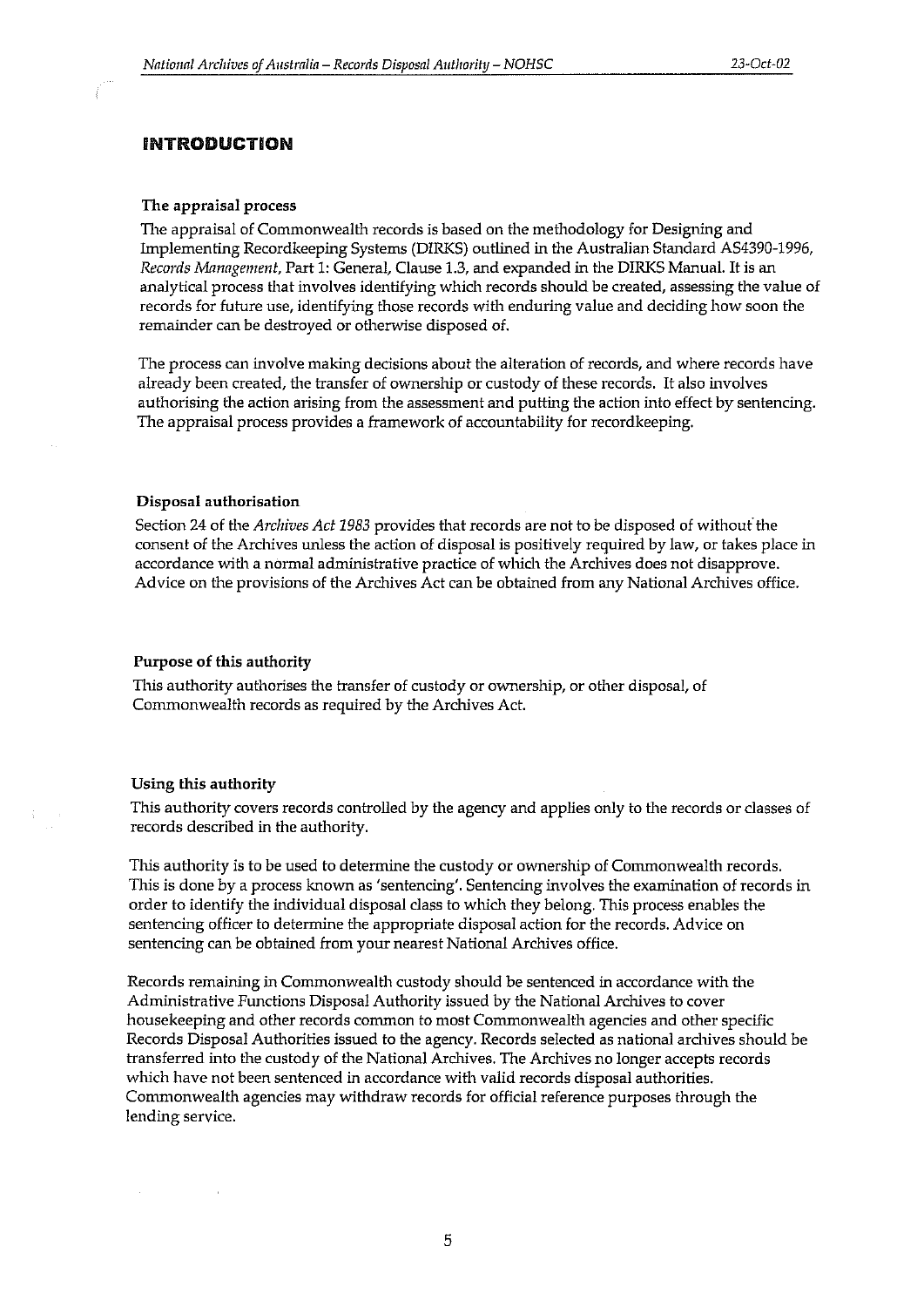# Classes identified as national archives

Classes identified as 'national archives' in this authority may be subject to amendment based on the outcome of any functional appraisal project undertaken by the controlling agency of the records. Such amendment requires the consent of the controlling agency and must be approved by the National Archives.

# Amendment of this authority

An amendment of this authority must be approved by the National Archives. Officers using the authority should advise the National Archives of any changes considered desirable.

# CONTACT INFORMATION

| 1. For changes to this RDA contact the Canberra Office of the National Archives of Australia: |  |
|-----------------------------------------------------------------------------------------------|--|
|-----------------------------------------------------------------------------------------------|--|

Queen Victoria Terrace Tel: (02) 6212 3610 Parkes ACT 2600 PO Box 7425 **Email:** recordkeeping@naa.gov.au Canberra Mail Centre ACT 2610 Website: www.naa.gov.au

2. For sentencing advice contact your local office of the National Archives. The address and phone number of your local office can be found at the National Archives web-site address above.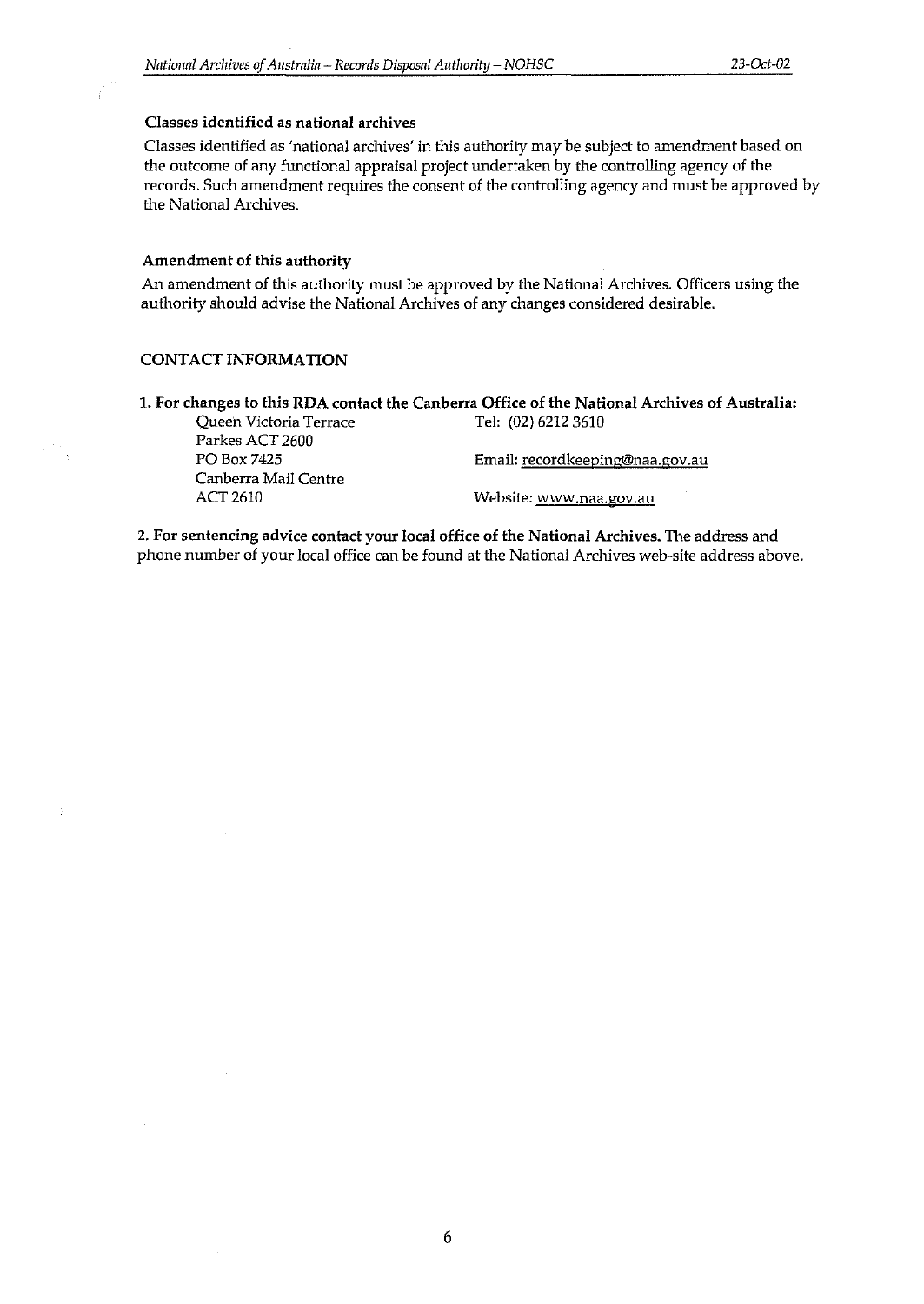# **RDA Job No 2001/781**

# **AUTHORISATION RECORDS DISPOSAL AUTHORITY**

.<br>Term protectiones a root free in article in order the contract through the protection of the state of the term

| Person to whom notice of<br>authorisation is given: |                            | <b>Chief Executive Officer</b><br>National Occupational Health and<br><b>Safety Commission</b><br>GPO Box 1577 Canberra ACT 2602 |
|-----------------------------------------------------|----------------------------|----------------------------------------------------------------------------------------------------------------------------------|
|                                                     |                            |                                                                                                                                  |
| Porrose                                             | THE ARCHIVES ACT 1983      | AUTHORISES ARRANGEMENTS FOR THE DISPOSAL OF<br>RECORDS IN ACCORDANCE WITH SECTION 24(2)(b) OF                                    |
| <b>Applications</b>                                 | Copies of coronial reports |                                                                                                                                  |

This authorisation applies to only the disposal of the records described on the authority in accordance with the disposal action specified on the authority. The authority will apply only if disposal takes place with the consent of the agency that is responsible at the time of disposal for the timelions documented in the records concerned

Authorising Officer, National Archives of Australia

Ł くひへの

**TAMAN DER** 

Kathryn Swan Acting Director, Recordkeeping Implementation

Date of Issue 23 October, 2002

Date of Amendment

**Expiry Date**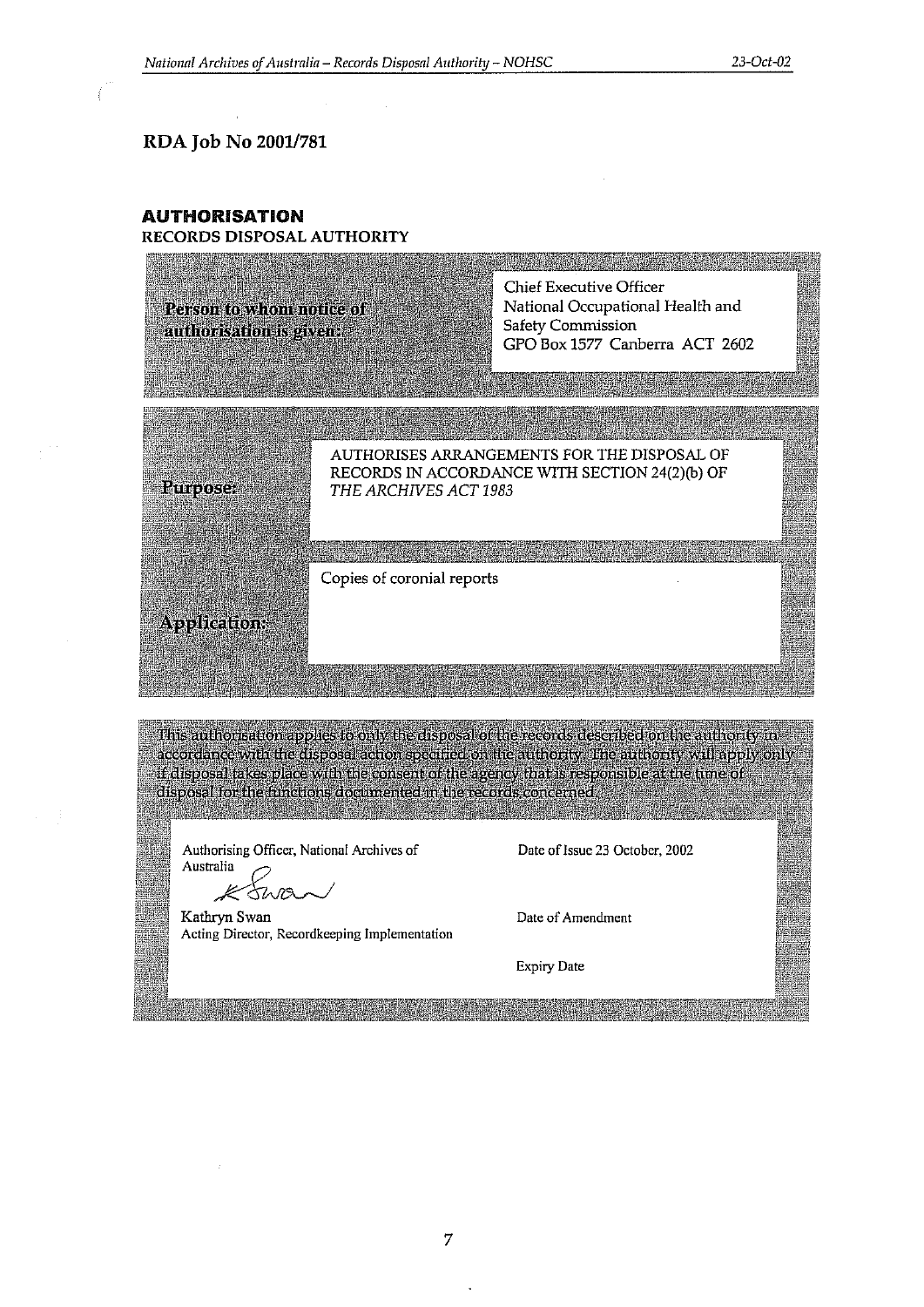# **CONDITIONS ATTACHED TO THIS DISPOSAL AUTHORITY**

# I Permission of coronial authorities

The copies of coronial reports may be transferred only with the permission of the respective coronial authorities controlling the original reports.

2 Storage and security

The copies of coronial reports are to be stored by the NSW Injury Risk Management Research Centre, University of New South Wales, under security and physical conditions acceptable to the National Occupational Health and Safety Commission.

# 3 Access

Access to the copies of coronial reports may be made only with the approval of the National Occupational Health and Safety Commission.

8